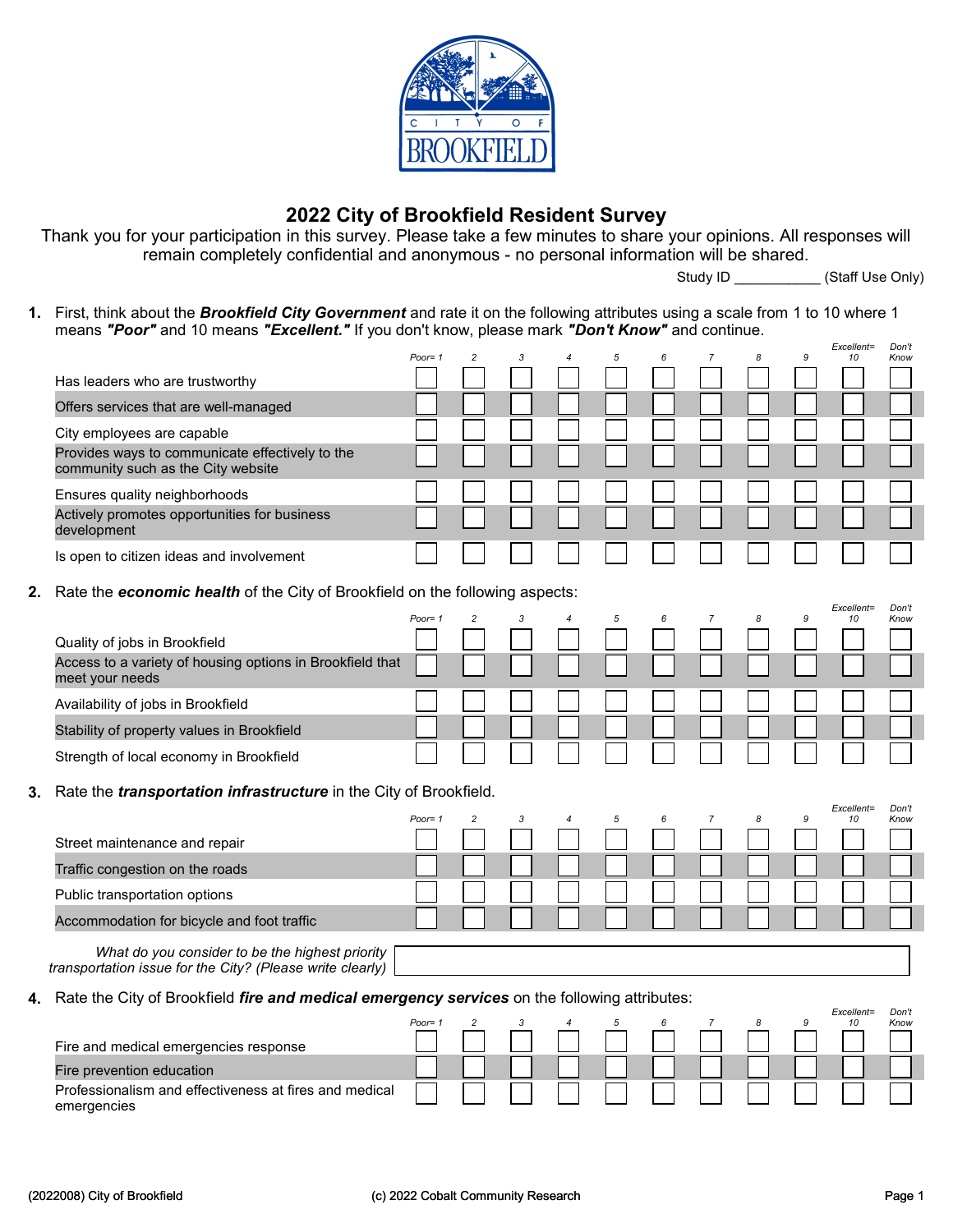5. Rate other public services (water, garbage, recycling) you use on the following attributes:

|    |                                                                                                                               | Poor=1    |                   |   |                   |      |                      |   |   | 9 | Excellent=<br>10                         | Don't<br>Know |
|----|-------------------------------------------------------------------------------------------------------------------------------|-----------|-------------------|---|-------------------|------|----------------------|---|---|---|------------------------------------------|---------------|
|    | Drinking water quality if you use City-supplied water                                                                         |           |                   |   |                   |      |                      |   |   |   |                                          |               |
|    | Garbage/recycling collection since January 2022                                                                               |           |                   |   |                   |      |                      |   |   |   |                                          |               |
|    | Recycling center                                                                                                              |           |                   |   |                   |      |                      |   |   |   |                                          |               |
| 6. | Rate the local law enforcement (City of Brookfield Police Department) on the following attributes:                            |           |                   |   |                   |      |                      |   |   |   |                                          |               |
|    | Efficient and professional handling of emergency calls<br>and complaints                                                      | Poor= $1$ |                   | 3 |                   | 5    |                      |   | 8 | 9 | Excellent=<br>10                         | Don't<br>Know |
|    | Safety education<br>Responsiveness to quality of life issues and problem<br>solving                                           |           |                   |   |                   |      |                      |   |   |   |                                          |               |
|    | Enforcement of street speed limits                                                                                            |           |                   |   |                   |      |                      |   |   |   |                                          |               |
| 7. | Have you paid property taxes in the last 12 months?                                                                           |           |                   |   |                   | Yes  |                      |   |   |   | No (Please skip to Q.8)                  |               |
|    | Rate the City of Brookfield <i>property taxes</i> on the following attributes:                                                |           |                   |   |                   |      |                      |   |   |   |                                          |               |
|    | Fairness of property assessments                                                                                              | Poor= $1$ |                   | 3 |                   | 5    | 6                    | 7 | 8 | 9 | Excellent=<br>10                         | Don't<br>Know |
|    | Amount and quality of City-provided services you<br>receive for taxes you pay                                                 |           |                   |   |                   |      |                      |   |   |   |                                          |               |
|    | 8. How frequently do you use City of Brookfield Park facilities?<br>Never<br>Less than 6 times a year                         |           |                   |   | 6-12 times a year |      |                      |   |   |   | More than 12 times a year                |               |
|    |                                                                                                                               |           |                   |   |                   |      |                      |   |   |   |                                          |               |
| 9. | How frequently do you use City of Brookfield Recreational Programs?<br>Never<br>Less than 6 times a year                      |           |                   |   | 6-12 times a year |      |                      |   |   |   | More than 12 times a year                |               |
|    | 10. Next, rate the City of Brookfield parks and recreation facilities and programs on the following attributes:               |           |                   |   |                   |      |                      |   |   |   |                                          |               |
|    |                                                                                                                               | Poor=1    |                   |   |                   |      |                      |   |   |   | Excellent=<br>10                         | Don't<br>Know |
|    | Facilities meet your needs                                                                                                    |           |                   |   |                   |      |                      |   |   |   |                                          |               |
|    | <b>Facility maintenance</b>                                                                                                   |           |                   |   |                   |      |                      |   |   |   |                                          |               |
|    | Quality of recreational programs                                                                                              |           |                   |   |                   |      |                      |   |   |   |                                          |               |
|    | Variety of recreational programs                                                                                              |           |                   |   |                   |      |                      |   |   |   |                                          |               |
|    | Aesthetics and maintenance of public plantings (e.g.<br>parks and medians)                                                    |           |                   |   |                   |      |                      |   |   |   |                                          |               |
|    | 11. How frequently do you use the <i>City of Brookfield Public Library</i> ? (Mark all that apply.)                           |           |                   |   |                   |      |                      |   |   |   |                                          |               |
|    | Less than 6 times a<br>Never<br>year                                                                                          |           | 6-12 times a year |   |                   | year | More than 12 times a |   |   |   | I use other Waukesha<br>County libraries |               |
|    | 12. Rate the City of Brookfield Public Library on the following attributes:                                                   |           |                   |   |                   |      |                      |   |   |   | Excellent=                               | Don't         |
|    |                                                                                                                               | Poor= $1$ | 2                 | з |                   |      |                      |   | 8 | 9 | 10                                       | Know          |
|    | Hours of operation (M-Th 9-9, F-SA 9-5, Sun 1-4)<br>Adequacy of meeting room and study area spaces to<br>meet community needs |           |                   |   |                   |      |                      |   |   |   |                                          |               |
|    | Selection of print, electronic, and audio-visual materials                                                                    |           |                   |   |                   |      |                      |   |   |   |                                          |               |
|    | Variety of programs for adults and children                                                                                   |           |                   |   |                   |      |                      |   |   |   |                                          |               |
|    | 13. Rate community events on the following:                                                                                   |           |                   |   |                   |      |                      |   |   |   |                                          |               |
|    |                                                                                                                               |           |                   |   |                   |      |                      |   |   |   |                                          | Don't         |
|    |                                                                                                                               | Poor= $1$ | 2                 |   |                   |      |                      |   | 8 | 9 | Excellent=<br>10                         | Know          |
|    | Range of cultural offerings                                                                                                   |           |                   |   |                   |      |                      |   |   |   |                                          |               |
|    | Strong and vibrant arts community                                                                                             |           |                   |   |                   |      |                      |   |   |   |                                          |               |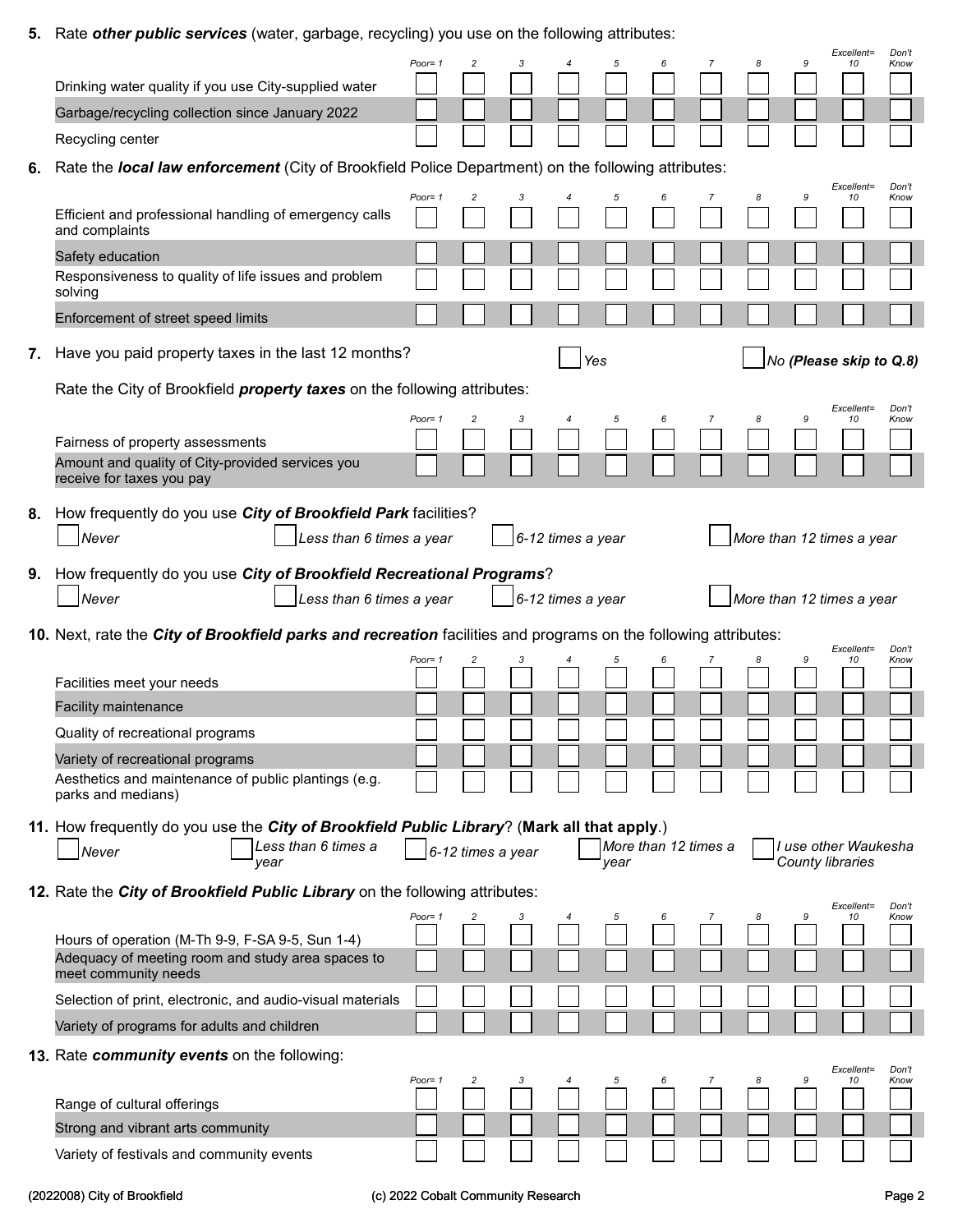14. What priority should the City of Brookfield apply to the following potential goals? Using a 10 point scale, please rate the list where 1 means "Low Priority" and 10 means "High Priority."

|                                                                                                                                                                                                                                                                                                                                                                                                                                                                                                                      | Low<br>Priority= 1    | $\overline{c}$ | 3 | 5              | 6 |   | 8 | 9 | High<br>Priority= 10 | Don't<br>Know      |
|----------------------------------------------------------------------------------------------------------------------------------------------------------------------------------------------------------------------------------------------------------------------------------------------------------------------------------------------------------------------------------------------------------------------------------------------------------------------------------------------------------------------|-----------------------|----------------|---|----------------|---|---|---|---|----------------------|--------------------|
| Increase the range of housing options in the City                                                                                                                                                                                                                                                                                                                                                                                                                                                                    |                       |                |   |                |   |   |   |   |                      |                    |
| Encourage housing options for older adults                                                                                                                                                                                                                                                                                                                                                                                                                                                                           |                       |                |   |                |   |   |   |   |                      |                    |
| Improve traffic movement in the City                                                                                                                                                                                                                                                                                                                                                                                                                                                                                 |                       |                |   |                |   |   |   |   |                      |                    |
| Pursue accelerated completion of the Greenway<br>Corridor trail system                                                                                                                                                                                                                                                                                                                                                                                                                                               |                       |                |   |                |   |   |   |   |                      |                    |
| Repair/replace existing Greenway Corridor trails and<br>City bikeways                                                                                                                                                                                                                                                                                                                                                                                                                                                |                       |                |   |                |   |   |   |   |                      |                    |
| Support efforts maintaining the quality of the Elmbrook<br>District public schools                                                                                                                                                                                                                                                                                                                                                                                                                                   |                       |                |   |                |   |   |   |   |                      |                    |
| Enhance life-long learning opportunities in the City                                                                                                                                                                                                                                                                                                                                                                                                                                                                 |                       |                |   |                |   |   |   |   |                      |                    |
| Maintain a tax base sufficient to provide a high level of<br>services in the City                                                                                                                                                                                                                                                                                                                                                                                                                                    |                       |                |   |                |   |   |   |   |                      |                    |
| Encourage redevelopment in commercial areas to<br>increase the tax base                                                                                                                                                                                                                                                                                                                                                                                                                                              |                       |                |   |                |   |   |   |   |                      |                    |
| Enhance Brookfield's identity to be unique in the region                                                                                                                                                                                                                                                                                                                                                                                                                                                             |                       |                |   |                |   |   |   |   |                      |                    |
| Promote energy-efficient building designs and<br>construction                                                                                                                                                                                                                                                                                                                                                                                                                                                        |                       |                |   |                |   |   |   |   |                      |                    |
|                                                                                                                                                                                                                                                                                                                                                                                                                                                                                                                      |                       |                |   |                |   |   |   |   |                      |                    |
| 15. Consider all your experiences in the last year in the City of Brookfield. Use a 10 point scale where 1 means "Very<br>Dissatisfied" and 10 means "Very Satisfied." How satisfied are you with the City of Brookfield?<br>Very Dissatisfied= 1<br>$\overline{c}$<br>16. Consider all your expectations of the City of Brookfield. Use a 10 point scale where 1 means "Falls Short of Your<br>Expectations" and 10 means "Exceeds Your Expectations." To what extent has the City of Brookfield fallen short of or |                       |                |   |                |   |   |   |   |                      | Very Satisfied= 10 |
| exceeded your expectations?<br>Falls Short= 1<br>3<br>$\overline{4}$                                                                                                                                                                                                                                                                                                                                                                                                                                                 | $\sqrt{5}$            |                | 6 | $\overline{7}$ |   | 8 |   |   |                      | Exceeds= 10        |
|                                                                                                                                                                                                                                                                                                                                                                                                                                                                                                                      |                       |                |   |                |   |   |   |   |                      |                    |
| 17. Imagine an ideal community. How closely does the City of Brookfield compare with that ideal? Please use a 10 point scale<br>where 1 means "Not Very Close to the Ideal" and 10 means "Very Close to the Ideal."                                                                                                                                                                                                                                                                                                  |                       |                |   |                |   |   |   |   |                      |                    |
| Not Very Close= 1<br>$\mathfrak{p}$                                                                                                                                                                                                                                                                                                                                                                                                                                                                                  |                       |                |   |                |   | 8 |   |   |                      | Very Close= 10     |
| <b>18.</b> On a scale where 1 is <b>"S<i>trongly Disagree"</i> and 10 is "S<i>trongly Agree,"</i> to what extent do you agree or disagree that the City</b><br>of Brookfield is:                                                                                                                                                                                                                                                                                                                                     |                       |                |   |                |   |   |   |   |                      |                    |
|                                                                                                                                                                                                                                                                                                                                                                                                                                                                                                                      | Strongly<br>Disagree= |                |   |                |   |   |   |   | Strongly<br>Agree=   | Don't              |
| A safe place to live                                                                                                                                                                                                                                                                                                                                                                                                                                                                                                 | $\mathbf{1}$          |                |   |                |   |   |   |   | 10                   | Know               |
| Enjoyable place for children                                                                                                                                                                                                                                                                                                                                                                                                                                                                                         |                       |                |   |                |   |   |   |   |                      |                    |

| Enjoyable place for young adults     |  |  |  |  |  |  |
|--------------------------------------|--|--|--|--|--|--|
| Enjoyable place for senior citizens  |  |  |  |  |  |  |
| Enjoyable place for everyone else    |  |  |  |  |  |  |
| Aesthetically attractive environment |  |  |  |  |  |  |
| A great place to live                |  |  |  |  |  |  |
| A great place to have a business     |  |  |  |  |  |  |
| A safe place to bike and walk        |  |  |  |  |  |  |
| A safe place to walk at night        |  |  |  |  |  |  |
| A perfect community for me           |  |  |  |  |  |  |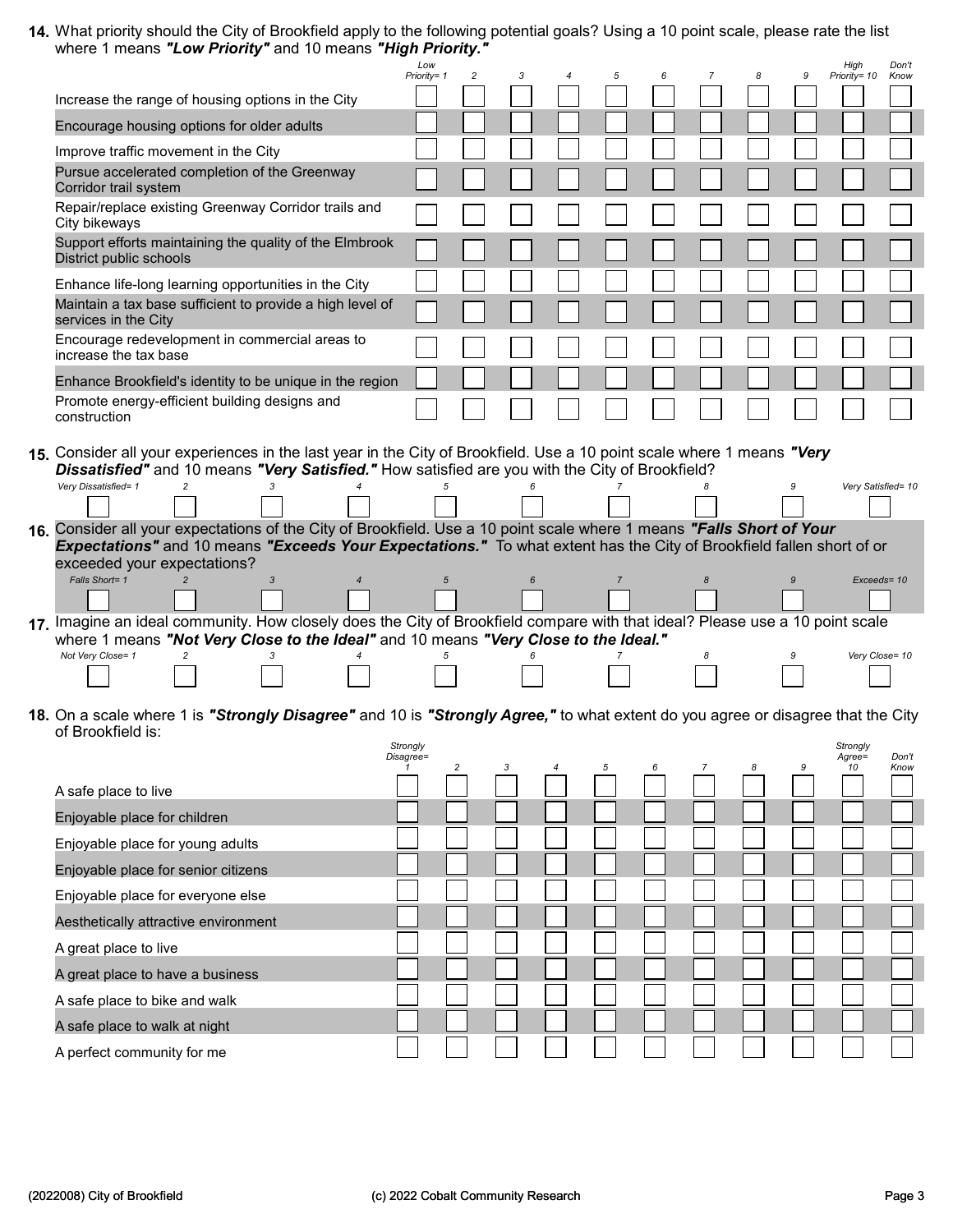## 19. Compared to 5 years ago, would you say the following have Gotten Worse, Stayed the Same or Gotten Better?

|                                                                         | Gotten Worse | <b>Staved the Same</b> | Gotten Better | Don't Know |
|-------------------------------------------------------------------------|--------------|------------------------|---------------|------------|
| The quality of life in your neighborhood                                |              |                        |               |            |
| The quality of life in the City of Brookfield                           |              |                        |               |            |
| The image of the City of Brookfield in the greater<br>metropolitan area |              |                        |               |            |

- 20. In your opinion, what are the two most important issues facing the City of Brookfield? (Please write clearly.)
	- City Government
- 21. If you have contacted the City of Brookfield in the past year, please rate each item below on a scale from 1 to 10 where 1 means "Poor" and 10 means "Excellent." If you have not contacted the City in the past year, please mark "Don't Know."

|                                                 | $Poor = 1$ |  | 4 | 5 |  | 8 | Excellent=<br>10 | Don't<br>Know |
|-------------------------------------------------|------------|--|---|---|--|---|------------------|---------------|
| The ease of reaching the appropriate person     |            |  |   |   |  |   |                  |               |
| The clarity of the process you needed to follow |            |  |   |   |  |   |                  |               |
| The accuracy of the response                    |            |  |   |   |  |   |                  |               |
| The speed of the response                       |            |  |   |   |  |   |                  |               |
| The follow-up provided by staff                 |            |  |   |   |  |   |                  |               |

22. If you have used the City of Brookfield website or social media in the past year, please rate each item below. If you have not used the City website or social media in the past year, please mark "Don't Know."

|                                                                                 | Poor= $1$ |  |  |  |  | Excellent=<br>10 | Don't<br>Know |
|---------------------------------------------------------------------------------|-----------|--|--|--|--|------------------|---------------|
| The timeliness of the online information                                        |           |  |  |  |  |                  |               |
| The clarity of the online information                                           |           |  |  |  |  |                  |               |
| The relevance of the information to you                                         |           |  |  |  |  |                  |               |
| Social media information on parks, recreation, library,<br>and/or fire services |           |  |  |  |  |                  |               |

## Addressing Budgetary Shortfalls

23. Like all families, the City of Brookfield needs to live within its budget. What this means in planning for the City budget is the need to establish priorities. Revenues to fund core City services (taxes, fees, etc.) may not always keep pace with the cost of providing such services. If revenues were not adequate to maintain City services at current levels, please indicate the budgeting strategies or approaches you would support for each of the services listed below. (Mark all that apply.)

|                                         |                              |             |                  | Combine Service with     | Privatize the Service/ |
|-----------------------------------------|------------------------------|-------------|------------------|--------------------------|------------------------|
|                                         | <b>Reduce Service Levels</b> | Raise Taxes | Impose User Fees | <b>Another Community</b> | Outsource              |
| Fire and medical emergency services     |                              |             |                  |                          |                        |
| Garbage/recycling collection            |                              |             |                  |                          |                        |
| Parks maintenance                       |                              |             |                  |                          |                        |
| <b>Recreation services</b>              |                              |             |                  |                          |                        |
| <b>Building inspection</b>              |                              |             |                  |                          |                        |
| Police services                         |                              |             |                  |                          |                        |
| Street construction and maintenance     |                              |             |                  |                          |                        |
| Storm water drainage/flood control      |                              |             |                  |                          |                        |
| Snow plowing and salting                |                              |             |                  |                          |                        |
| Mosquito abatement services             |                              |             |                  |                          |                        |
| Recycling center drop off of yard waste |                              |             |                  |                          |                        |
| Library services                        |                              |             |                  |                          |                        |